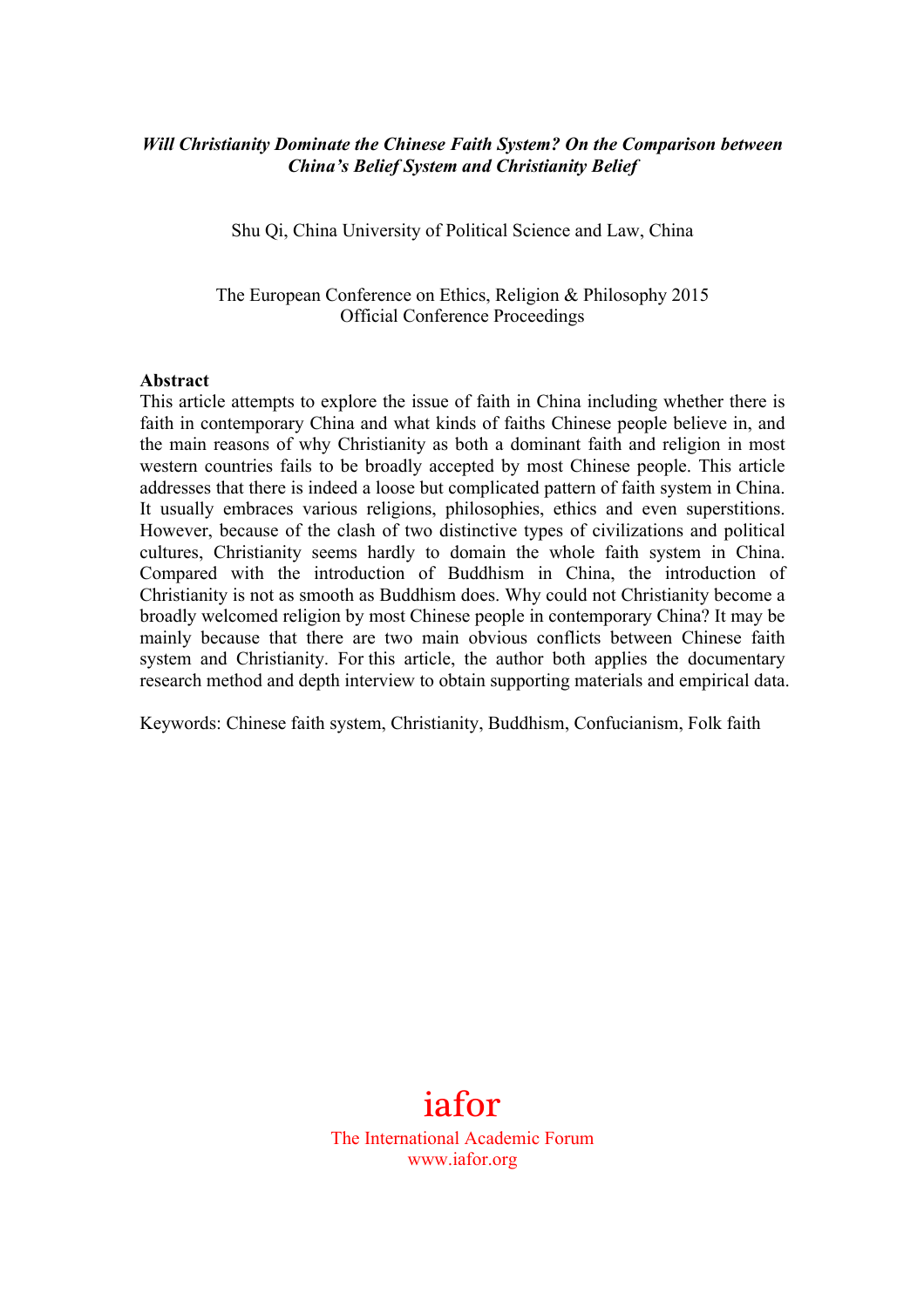## **Introduction**

The issue of Chinese faith has been a far-reaching academic research in China, and it always has a close relationship with some important problems to be given much more emphases on, such as the related problem of Chinese traditional culture, Chinese traditional philosophical system, Chinese political culture as well as Chinese moral and ethical system. Especially, during the period of social transformation in contemporary China, China has been undergoing a serious faith crisis which has stirred almost the whole academic sphere. Therefore, numbers of scholars from all walks of China have actively been exploring and solving the faith crisis in China.

However, on the basis of searching and analyzing a large of historical data and historical literatures as well as conducting the depth interviews on religions and other faith forms, this article clearly assumes that there indeed has been a set of complicated system of faith with diversity and inclusivity in contemporary China, which has been shaping Chinese people's concept of thinking and mode of behavior as well. Generally, the set of faith system of contemporary China basically embodies four kinds of faiths including religion faith, moral faith, political faith and folk faiths and customs. However, the primary social influences resulted from those different types of faiths in contemporary Chinese faith system are totally in different levels. Specifically, the effect of the political faith in China has been decreasing gradually; the religion faith as well as folk faiths and customs are usually put much more emphases on by Chinese people; the moral faith mainly represented by the Confucianism has been making positive effects on Chinese ancient society and contemporary society as a set of philosophical theory more than as a set of faith system in China. This article also explores that the reason why Christianity as both a dominant faith and religion in most western countries fails to be profoundly accepted by most Chinese people, and then two main reasons are revealed respectively.

This article could be divided into three main parts. In the first part, the connotation of faith has been discussed and revealed the different academic voices on the faith crisis in contemporary China; In the second part, the concept on Chinese faith system is put forward and explained; In the last part, two main internal conflicts between Chinese faith system and Christianity are deeply discussed.

# **The connotation of faith and the faith crisis in China**

The definition of faith varies obviously as it is not easy to reach a consensus in academic field especially under a variety of distinctive human culture. In China, the origin of the word faith could be traced back to Tang dynasty and could mainly be explained as a certain of thought which emphasizes on some attitude of showing respect and belief towards some claim, doctrine, religion, and person. In western country, especially some countries with strong religions such as Christianity, Buddhism faith and Islam faith, when comes to the connotation of faith, it usually could be regarded as some thoughts and behaviors relating to religion. To some extent, it naturally originates from the misapprehension towards the nature of faith and essence of religion. In English, the connotation of faith usually includes two distinctive dimensions which are the word belief as a noun and the word believe as a verb.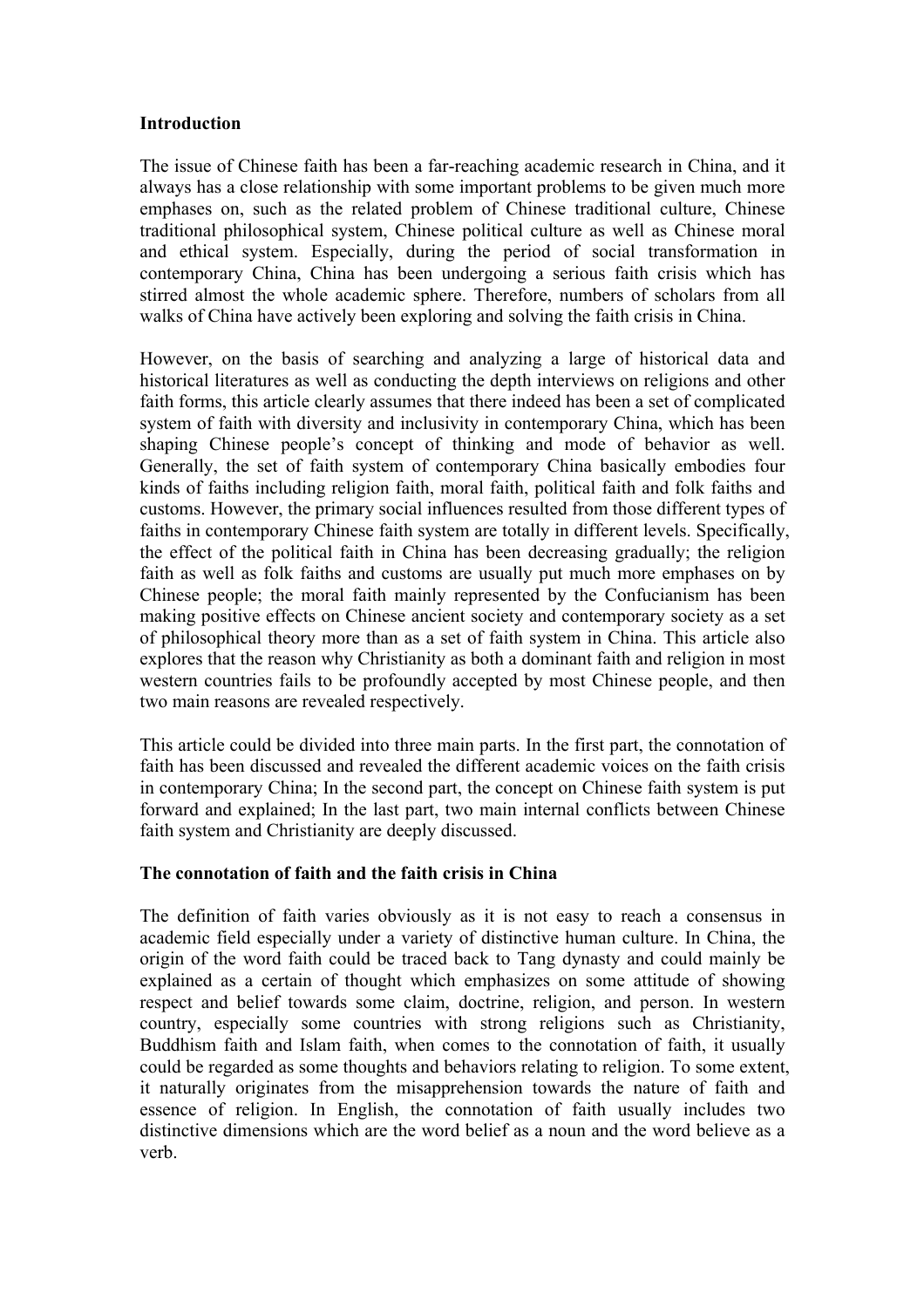In academic world, there are numerous understandings and interpretations about the connotation of faith in various respects such as its nature, value, effect and so on. Dai (2000) explained that the nature of faith was totally consisted by four parts: subjectivity as the basis of faith; spirit of tragedy as the result of faith; spirit of transcendence as the process of faith; hyper-rational spirit as the pattern of faith (p. 305). Shen (2009) asserted that as the object of faith was not a certain of intangible supernatural spirit but the real ontology which in fact was shown as a certain of authentic and tangible object known as deity, the faith accordingly in nature was a kind of pious worship towards almost all sorts of authorities (p. 35). Wang (2000) pointed out that the essence of faith rested with a sense of self-awareness which basically centered on transcendental ego and reality in order to pursue more further significance in life (p. 4). Wu (2014) have revealed that upon most occasions, the nature of faith was a kind of firm conviction and rigorous obedience to some codes, and the faith in nature was a type of hypothesis towards the significance of life (p. 240). Feng (2001) explained that faith was a certain of profound and overall reflection of human awareness on human survival conditions, human survival history and human survival outcome, and faith as the highest form of consciousness of human being was some subjective adjustment towards the relationship between the subjective inner world of human being and the objective outer non-human being world (p. 52). Feng (2006) also considered that faith was a creation gradually created by the spiritual culture of human being, and meanwhile conversely the faith itself made a positive effect on the ongoing progress of human civilization (p. 112).

The serious phenomenon of faith crisis in contemporary China has become an obvious fact. Lu and Li (2003) in their empirical investigation from the perspective of social psychology have revealed that under the circumstances of faith crisis in China, the condition of faith crisis might be improved positively with the help of faith education (p. 72). However, there finally are two distinctive Chinese academic schools in the respect of discussing the radical reason resulting in Chinese faith crisis. Based on the narrow concept of faith, theory and hypnosis of one academic school mainly emphasize on the primary cause of Chinese faith crisis rest with the fact that there are no faith and the culture of faith in China. Deng (2007) explained that the nature of faith should differentiate totally from the concept of conviction, and the real faith was deeply associated with the other world instead of the present world, and accordingly the only way to solve the problem of faith crisis in China should depend on the enhancement of self-consciousness of Chinese people (p, 26). In contrast, the other academic school basically explores the Chinese problem of faith crisis on the basis of a certain of broad concept of faith which however, blurs the differences between faith and conviction.

## **What do most Chinese people believe? A complex faith system in contemporary China**

Actually, there indeed has been a set of complicated system of faith with diversity and inclusivity in contemporary China, which has been shaping Chinese people's concept of thinking and mode of behavior as well. Generally, the set of faith system of contemporary China basically embodies four kinds of faiths including religion faith, moral faith, political faith and Chinese folk faiths and customs. However, the primary social influences resulted from those different types of faiths in the Chinese faith system are totally in different levels. Specifically, the effect of the political faith in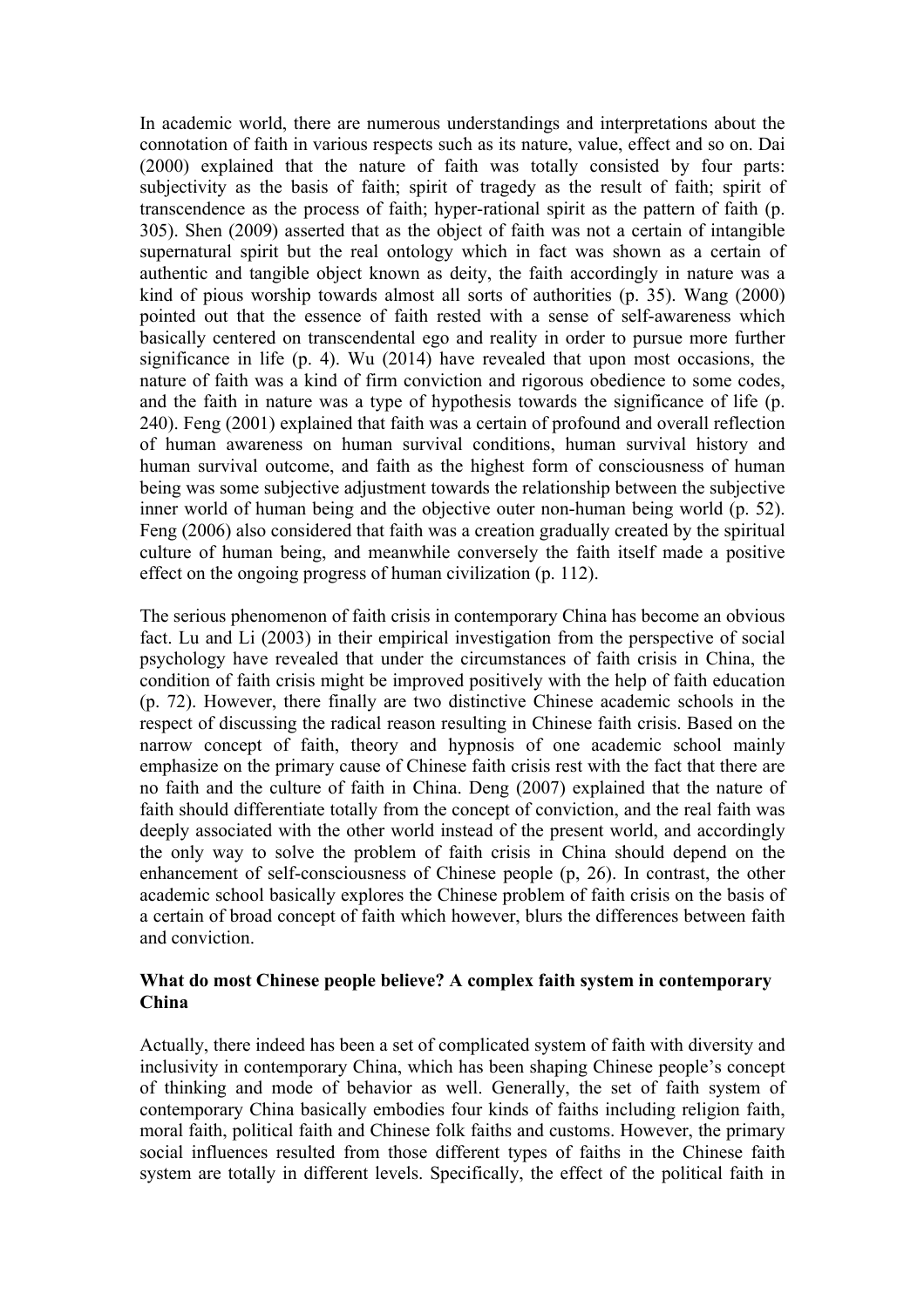China has been decreasing gradually; the religion faith as well as folk faiths and customs are usually put much more emphases on by Chinese people; the moral faith mainly represented by the Confucianism has been making positive effects on Chinese ancient society and contemporary society as a set of philosophical theory more than as a set of faith system in China. Accordingly, it is true that there is a serious faith crisis in contemporary China according to some empirical investigations and theoretical researches. However, the key problem of Chinese faith crisis primarily lies in how to coordinate the relationship among these forms of faiths in China and how to take advantage of these different types of faiths to release social burden and create a real harmonious community in the end.

As an important part constituting the contemporary complicated faith system in China, the religion faith is generally composed by the faith towards Taoism, Buddhism, Christianity and Islam.

First of all, Taoism is the earliest Chinese religion faith, which takes a crucial role in shaping Chinese ancient philosophy. Overmyer (1985) has pointed out that "Daoism, China's earliest organized religion, with its own special priests, rituals, and scriptures " (p. 35). It is the Taoism that firstly describes the cosmic concept of ancient China and also points out that there is a closely dynamic relationship between nature and human being. Overmyer (1985) has described that "different organs of the body were believed to be residences for these gods. Priests were supposed to prepare for rituals by meditating on the gods and abstaining from sex, wine, and strong-tasting foods" (p. 39). Besides, the contemporary Chinese Taoism is consisted by two main branches. Sung-Hae (2006) has explained that "one is the Orthodox Unity (Zhengyi) sect, which began in the year 142 as a popular movement known as the Way of the Celestial Masters (Tian shi dao) or the Way of the Five Pecks of Rice (Wudoumi dao)" (p. 101). As for the other branch of contemporary Chinese Taoism, Sung-Hae (2006) has pointed out that "the other branch of Chinese Daoism, which began in the twelfth century but is presently exercising the role of leadership in the People's Republic of China, is the Order of Complete Perfection (Quanzhen jiao)" (p. 101). However, although the Taoism no doubt situates itself on the initial place followed by other types of faiths in China, the amount of the believers of Taoism in contemporary China still accounts for a small proportion.

Secondly, as a set of faith system, Buddhism originated from India and introduced gradually into China has become one of the crucial faiths in contemporary China. Actually, with such a long history of the introduction of Buddhism in China, the continuous reconciliation of different forms of civilization between China and India could obviously promote the tendency of the Buddhism's localization development in China. Tang (2001) has pointed out that during the whole process of introducing of Buddhism from India to China, Buddhism was gradually reshaped itself under the circumstances of a combination and even contradiction between two distinctive civilizations (p. 69). On the primary stage of Buddhism introduced into China, several main sacred scriptures of the Buddhism were translated and preached extensively during the period from 148 A.D. to 316 A.D. in ancient China, and especially during the West Jin dynasty period of China, the capital Luoyang had become the centre of spreading Buddhism. Especially, during the period from 618 A.D. to 906 A.D., the relative independent Buddhism sects developed gradually such as Tiantai sect, Dharma character school, Hua-yen school, Chan sect, and Pure-land school. Just as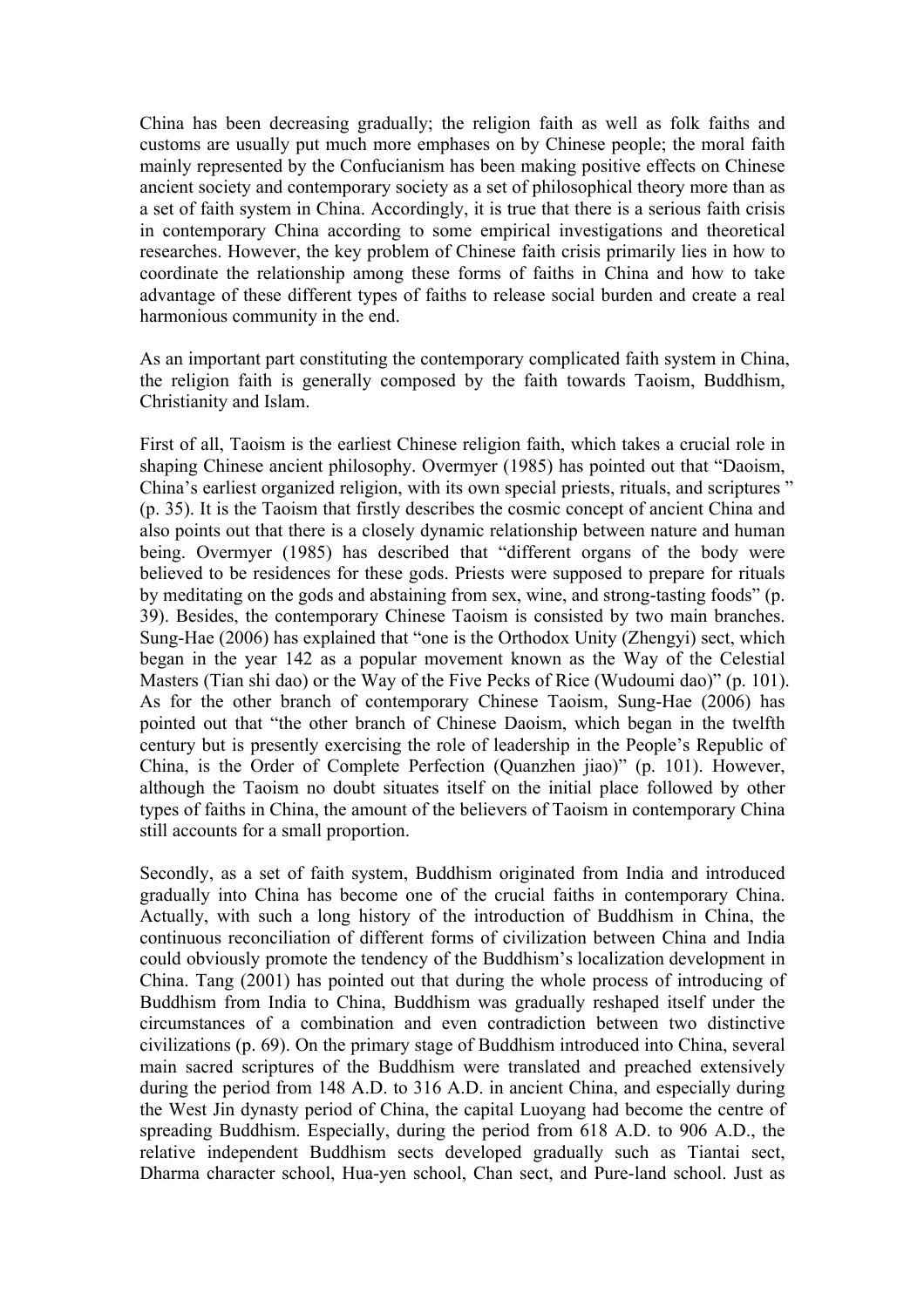Jiang (1999) described that during this special historical period, it was the master Xuanzang who brought about six hundred and fifty-seven Buddhism scriptures from India to China, and he translated almost more than one thousand three hundred and thirty-five volumes (p. 46).

Thirdly, compared with the process of the Buddhism transmission path, the introduction of Christianity and Islam from western civilization to Chinese civilization seems not to be more smoothly and successfully. Accordingly, as the foreign religions, the influence made by Christianity and Islam on Chinese society is likely to be dwarfed under the comparison with the impact brought by Buddhism in China. Just as Shi (2009) revealed that the localization of Christianity was not a success in China and there had been some contradictions between the Chinese culture and Christianity (p. 114). As for the impact brought by Islam on Chinese civilization, Luo (2005) explained that the far-reaching influence brought by Islam was confined with nationality and regionalism, and therefore, Islam usually made significant impact on the regional culture and custom of some nationalities in China instead of the whole Chinese civilization (p. 79).

Apart from the religion faith in contemporary China, moral faith and political faith are two important Chinese faiths which together constitute the two branches of Chinese faith system in contemporary China. As a certain of moral faith, the Confucianism is believed by most Chinese people and is also propagated and advocated by Chinese government. To some extent, the Confucianism is regarded as either a set of ethical norm which constantly regulates social order as a moral tool or a certain of faith which could also relatively facilitates the social harmony in China, which radically represents the spirit of China and actually has been being introduced to other countries as a sort of method of cultural output taken full advantage of Chinese government in contemporary China. The political faith in contemporary China at least is consisted by two key sections: Marxism which is gradually reshaped by Chinese particular political culture and real political practice; Communism which is accepted as the highest and purest political ideal in Chinese political life.

In addition to the religion faith, moral faith, political faith, Chinese folk faiths and customs occupy an essential and irreplaceable place in the Chinese complex faith system, which has been aroused heavy academic interest in China. Wang (2005) assumed that the research of folk religion was an important part in the domain of social history study, and some meaningful academic results made folk religion become a breach to better understand the Chinese traditional society (p. 123). What is the folk faith? Zheng (2006) has explained that the folk faith in nature inherited the primitive religion tradition from ancient times and it mainly focused on the particular worship towards ghost, spirit and witchcraft rite, which made it alien from the official and broadly accepted religions such as Confucianism, Buddhism and Taoism in China (p. 10). What's more, Chinese folk faiths and customs as an informal form of religion finally enrich the contents of formal religions. Luo (1994) pointed out that Chinese folk faith originated from Chinese primitive religions such as totem worship, nature worship, ghost and spirit worship, and ancestor worship and basically emphasized the thought that all things had spirits, and then the folk faith in China could be regarded as a meaningful method to preserve Chinese traditional culture (p. 55).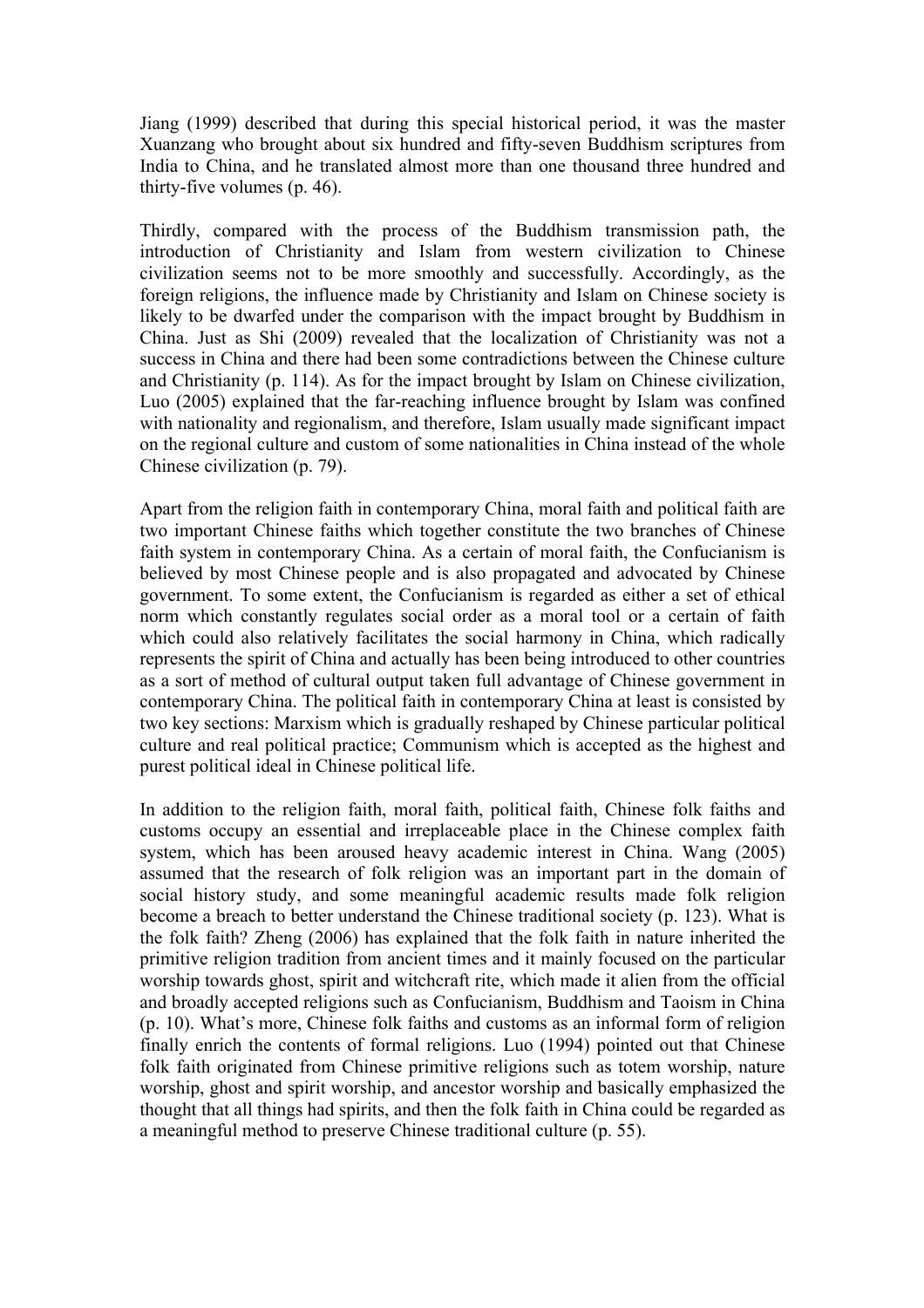However, what is the main characteristics of Chinese faith system? Actually, the primary traits of Chinese faith system could be concluded into three parts. Firstly, Chinese faith system is a marvelous creation of multicultural integration, which allows the Chinese faith system to possess strong inclusivity and openness. Meanwhile, the foreign culture and faith introduced into Chinese cultural system is gradually reshaped and re-explained in the context of Chinese traditional culture, and then the Chinese faith system is a whole set of dynamic system based on Chinese traditional culture and other alien cultural elements. Specifically, Chinese faith system is composed not only by Confucianism, Taoism and Chinese folk faiths and customs stemmed from Chinese traditional culture, but also by other foreign religions such as Buddhism, Christianity, Islam as well as Marxism and Communism. Secondly, compared with other types of faith in Chinese faith system, Chinese folk faiths and customs situate themselves in a relatively vital place, which has become a typical method to protect and preserve Chinese traditional culture. However, it also makes Chinese faith system rich in superstitious color. For instance, Chinese people usually accustom themselves to believe the mysterious power of ancestor, ghost, spirit, number and nature. Importantly, the spirit of worship based on the general creed of that all things have spirit would also nourish a psychological blind worship towards some talented people in China. The last but not the least, Chinese faith system in nature possesses the utilitarian orientation and practicability. Chinese people would like to believe any kinds of idols as long as all things they are praying are to be granted in the end. Otherwise, a faith crisis towards a certain of idol regarded as a failure might finally appear with a negative stir and violent behavior.

### **Two main internal conflicts between Chinese faith system and Christianity**

Compared with the path of the introduction of Buddhism in China, the introduction of Christianity is completely not as smooth as Buddhism does. Just as Zhang (2008) has pointed out that it had been more than one thousand years since Christianity was introduced into China, however, Christianity could not integrate perfectly itself into Chinese society, and the spirit and theory of Christianity still lake the capability in nature to complete the whole process of full integration with Chinese traditional culture (p. 27). Why could not Christianity become a broadly welcomed religion by most Chinese people in contemporary China? It may be mainly because that there are two main obvious conflicts between Chinese faith system and Christianity.

On the one hand, there has been an obvious conflict between the spirit of salvation and suffering in Christian doctrine and the utilitarian spirit nourished in the cradle of Chinese folk faiths and customs. Specifically, in Christianity, the theory of two different worlds known as the present world and the pure and divine other world separates radically human being from the gods, body from soul, and humanness from divinity. To some extent, Christianity puts much more emphases on the pure other world instead of the present real world. Accordingly, in the theoretical system of Christianity, it is inevitable for human to taste the suffering for the final salvation in the other world, which could be relatively in accordance with the nature of faith. However, how to understand the essence of faith? Actually, it is always associated with the spirit of tragedy. Just as Dai (2000) explained that since the nature of human being was a combination of the finite represented mainly by some limitations in the real world and infinity basically shown as the ideal of stepping into the other world after the end of life, human confined with the finite in the present world had to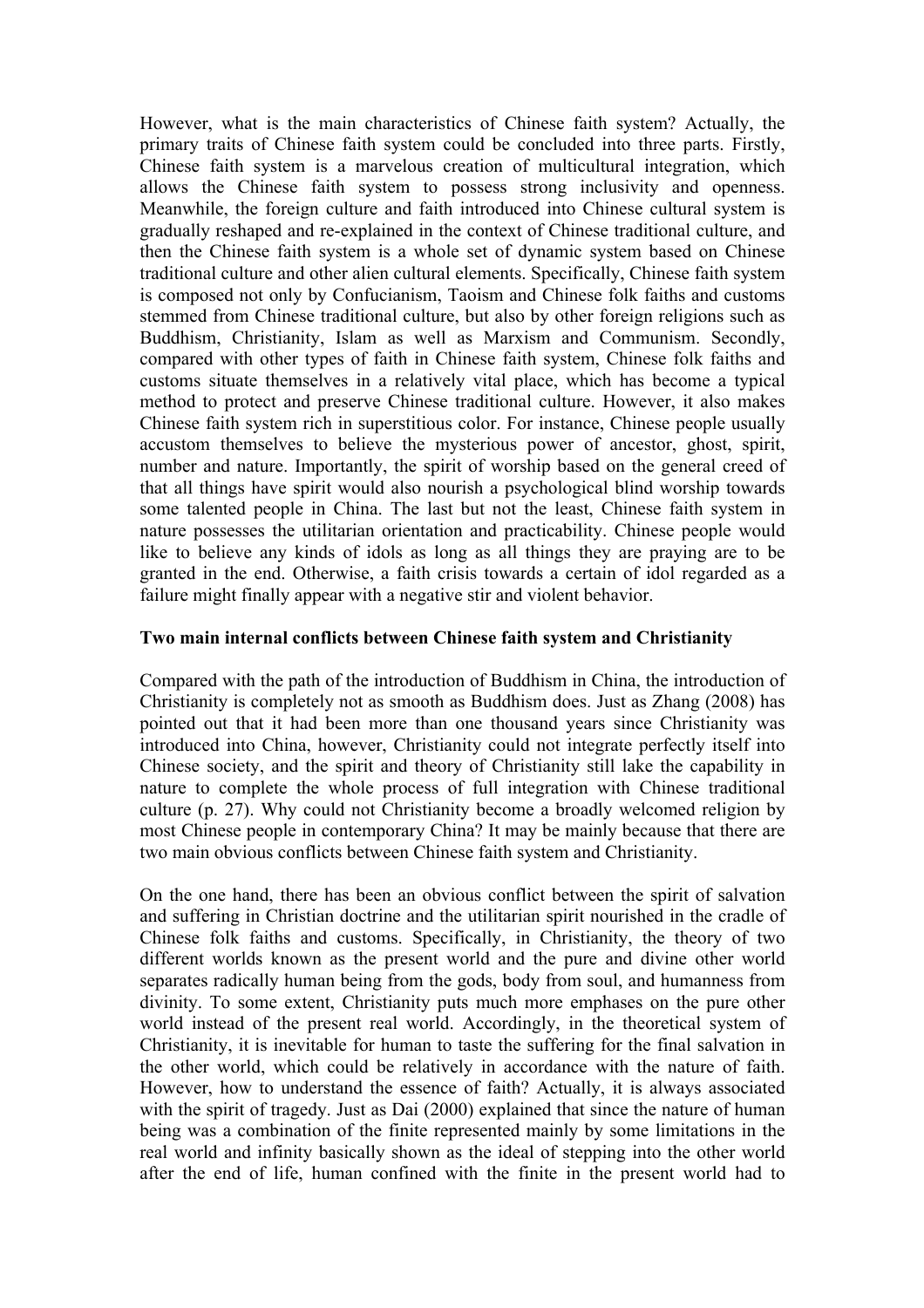experience the continuous sufferings resulted from the uninterrupted process of selfdenial in order to fulfill the infinity after death (p. 301). Totally speaking, it is the tragic color of faith that gradually facilitates the final process of transcendence over some limitations originated mostly from human nature, such as utilitarianism and hedonism and also promotes the course of human civilization to move ahead step by step. As a logical consequence, the primary characteristic of Christianity rests with the suffering in the real world for the eternal salvation and love in the other world. One of such a pious American Christian has ever explained as follows:

For my part, we should keep close intimacy with our God, which however, does not mean that we could protect ourselves from any kinds of sufferings and miseries. Actually, trusting in God is not definitely such an easy way to totally get rid of the whole sufferings but a significant method to wait and see what God is going to arrange for us and what we are going to be used by God. It is a real trust in God rather than a greedy desire from God. (Berlin, personal communication, March 3, 2015)

However, in Chinese faith system, the utilitarian orientation and practicability are particular characteristics, which mainly derives from the huge effect made by Chinese folk faiths and customs. Actually, the trait of utilitarian and practicability are initially nourished and represented obviously in the forming process of some parts of Chinese folk faiths and customs. Specifically, Chinese folk faiths and customs originate from the primitive concept of animism which is mainly shown as the pious worship towards nature, such as the worship to heaven and earth, mountain and river, wind and rain. With the further development of animism, the concept of immortality of soul which describes that souls could be immortal and eternal and could not be confined within the bodies, and then the concept of ghost and spirit appears finally. Just as Xu (1987) explained that the initial faith concept gradually developed from the worship towards the whole nature especially the totem which was usually the worship towards some animals and plants associated with some tribes into the worship towards ghosts, spirits and ancestors regarded as the powerful power that could protect the believers from danger and curse (p. 77). Obviously, behind the general process of Chinese folk faiths and customs is there a truth that whatever the types of worships are, they are built on the basis of a particular purpose orientated to the self-preservation and selfsatisfaction. Basically, the original concept of utilitarian orientation and practicability could be traced back to the pursuit towards initial self-protection and self-gratification. Obviously, when Christianity built based on the spirit of suffering and salvation meets with Chinese faith system imbued with the tendency towards utilitarian orientation and practicability, a big contradiction filled with several obvious differences comes with no doubt.

On the other hand, there has been a radical contradiction between the western liberalism based on the individualism with strong self-awareness and the Marxism with Chinese characteristics built on collectivism with weak self-awareness, which makes Christianity become a spiritual must in most western countries instead of a definite necessity in China. Basically, as a usual but vital ideology in most western countries, liberalism has been playing such an important part in enriching the political culture and shaping the primary characteristics of citizen. The liberalism is built on the basis of individualism. How to appropriately understand the basic connotation of individualism? Zou and Zhao (1999) assumed as follows: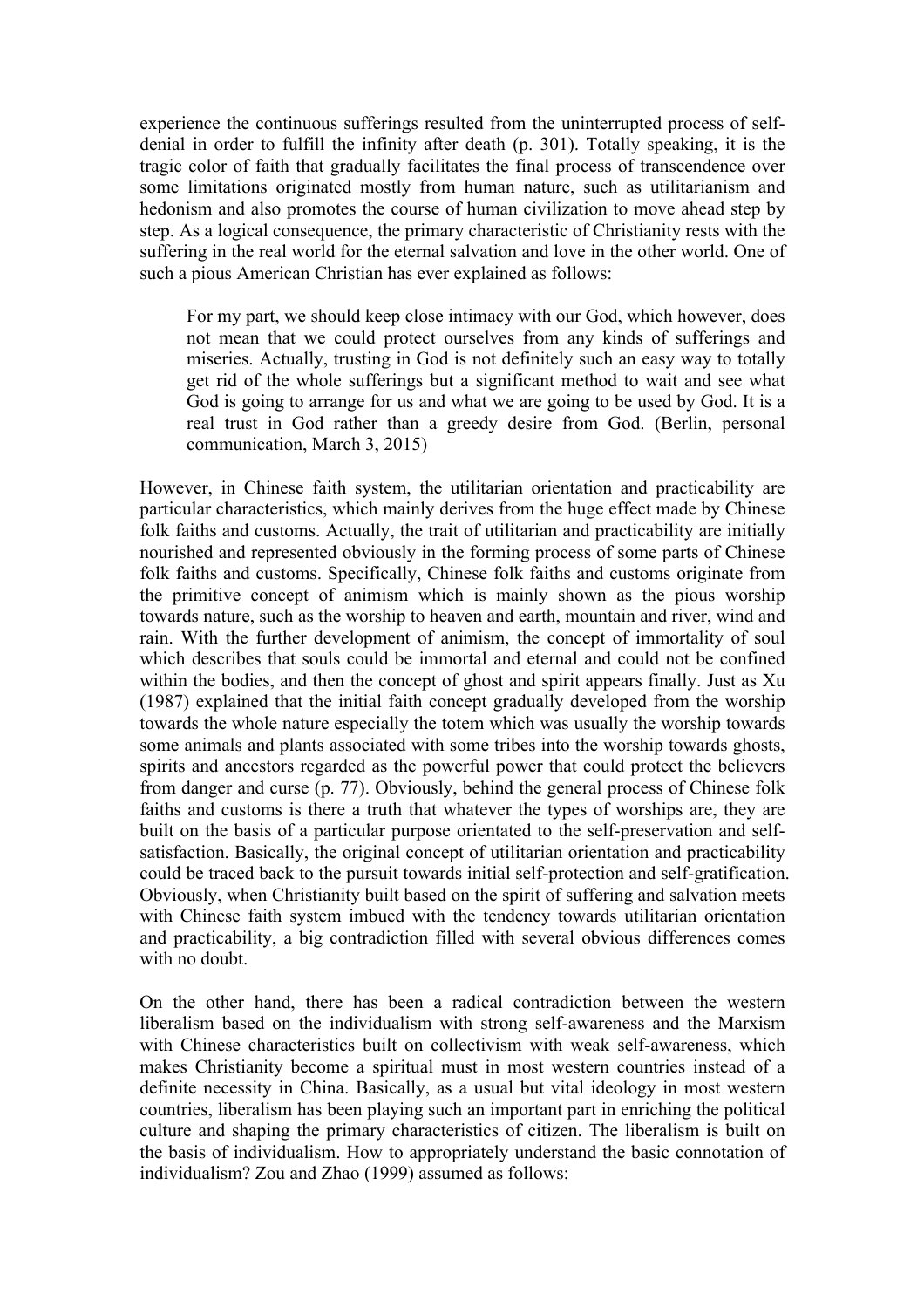As for the nature of individualism, during the whole development of western civilization, individualism as a certain of lifestyle, outlook on life, and moral value possessed the universal significance, and it constituted the basic method to understand the main relationship between human being and the world including nature and human society. Specifically, the intensive permeation of individualism could be generally represented by humanism in philosophical sphere, democracy in political sphere, liberalism in economic sphere and selfawareness required by cultural sphere. (p. 12)

Besides, as for the explanation towards the nature of individualism, number of scholars contribute various significant meanings. However, under the intensive effect of contexualism and Chinese inherent psychological construction which is mainly associated with the long-term accumulation of Chinese traditional culture, the concept of individualism is always misunderstood and easily interpreted as a certain of egoism. Briefly, the connotation of individualism could be explained at least in three aspects. Just as Yang (2007) explained as follows:

The value system of individualism could be concluded in three basic elementary propositions. First of all, all the values were individual-centered; Secondly, individual itself in a society was largely regarded as a certain of means and purpose, which possessed the highest value. The society was merely treated as a certain of useful tool to fulfill the purpose of individual; Lastly, all individuals shared the moral equality, and no one should be seen as a certain of tool used by others for satisfying their desires. (p. 41)

Obviously, the nature of individualism as an important ideology of most western countries rests with the cultivation of the spirit of self-awareness which could be developed quite well with the assistance of Christianity. How to understand the development of self-awareness need the help from Christianity? Just as Deng (2007) revealed as follows:

The most important trait of Christianity was that it was a certain of religion focusing on the development of self-awareness. Christianity was basically built on the spirit of self-awareness and the soul of independence. Accordingly, we could draw an objective conclusion that the religion with self-awareness usually was established on the basis of the independent awareness of individuals which embraced self-awareness.

In Christianity, with the help of the Kant's classic explanation of the nature of God, God is indeed the alienation of the spirit of self-awareness gradually accessed to the perfection by self-denial again and again. Deng (2007) explained that the reason of why Christianity was so-called the purest religion all over the world mainly consisted in that there was such a close relationship among the value of Christianity and the development of self-awareness and the independence of soul, which clearly certified a truth that the worshipped objects of Christian faith were merely the believers themselves but other mysteries (p. 25). Actually, with the deep profound development of self-awareness, the gap between material world and spiritual world would become so bigger and bigger that the spiritual need of individuals could hardly be satisfied merely with some materials provided in daily life. Under this circumstances,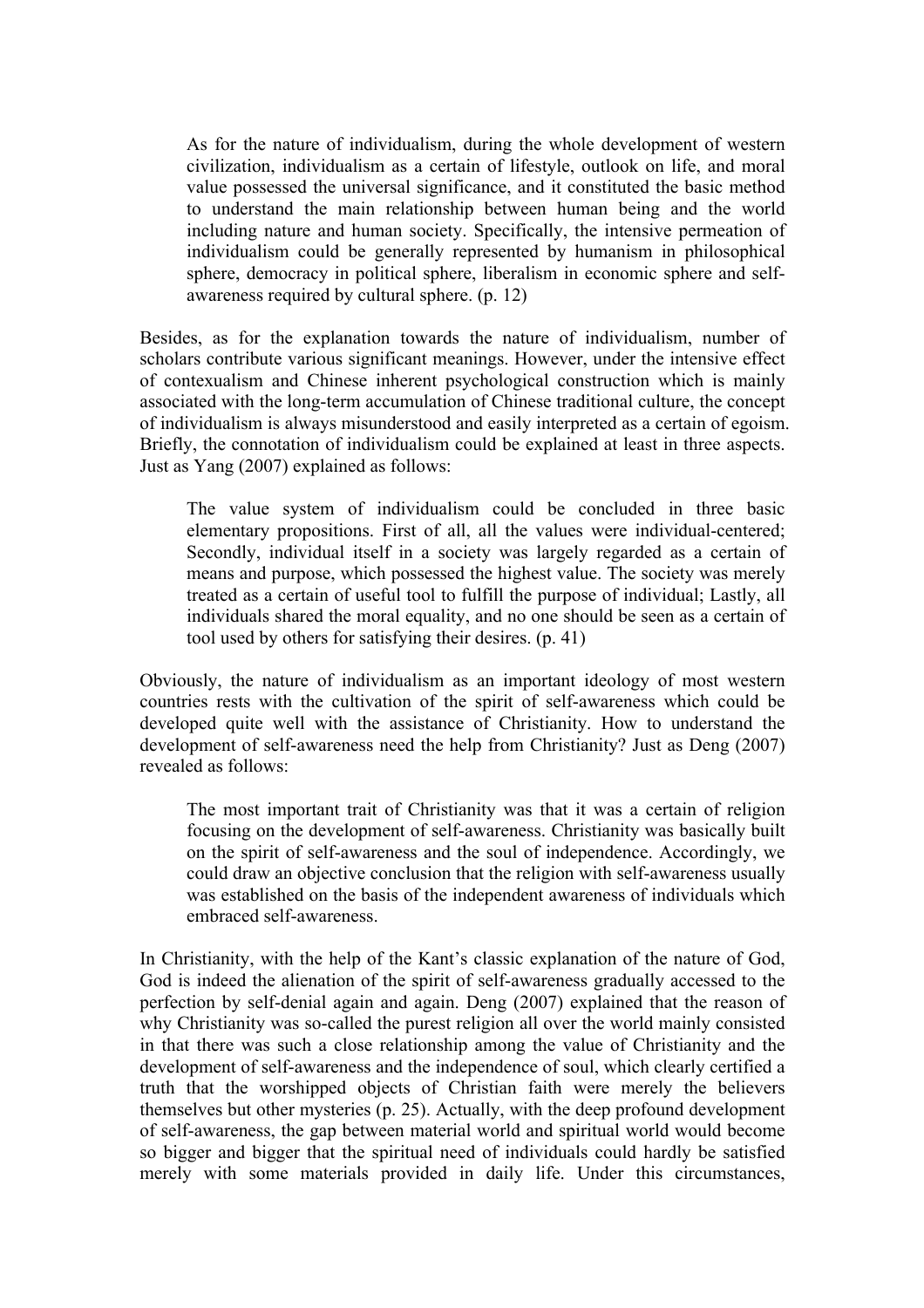individuals tend to be easily confined with the serious spiritual wasteland. However, it is Christianity that brings the almighty God who is actually the alienation of selfawareness of individual and an eternal perfect being to save individual out of the spiritual wasteland. Because of the final appearance of the spirit of Christianity, all the sufferings and miseries are being in a relatively reasonable way, and then living in the material world will always be regarded as a stretch of long-term suffering journey constituted on the basis of salvation and spiritual satisfaction and even the final freedom in the other world. Therefore, Christianity is to individuals in most western countries is what soul is to body.

However, in contemporary China, Marxism is defined as a certain of official ideology which puts emphasis on the importance of the principle of collectivism, which has been propagandized and strongly advocated by Chinese government. Individuals living in China have more easily been experiencing the condition of losing individuality, and then the process of seeking for the way out of the spiritual wasteland for most Chinese people seems not to be inevitable either. Since under the true circumstance in which the material resources could not be provided fully and equally in contemporary China, the profound caring for the whole spiritual life for most Chinese people who are stretching themselves to survive from the poverty seems to be a question to need an answer in the distant future.

Specifically, the primary principle of individualism lies in that interests and rights of individual in a society usually tend to be considered fully, and the priority is always given to individual. However, the collectivism stresses on the importance of collective more than individual. Just as Guo (2007) pointed out that what so-called collectivism in simple words referred to a value that the interests of the collective totally weighed more than the interest of individual since the logic behind collectivism was that the interest of individual would be realized on the condition of the realization of the interests of collective (p. 81). Accordingly, in contemporary China, the spirit of selfawareness has hardly been cultivated, and the problem related to spiritual world could always be released usually with the help of family and close friend. However, for most individuals who possess relatively mature self-awareness, it is not enough to comfort the spiritual world through merely relying on family, friend and even some consoling communities, but resorting to the spirit of Christianity and almighty God who actually is created and represented by the human introspection would be the final way. Besides, for most Chinese, on account of the huge influence of political ideology emphasizing on the importance of the firm adherence to the principle of the collectivism and the Chinese dictatorial political culture on which the parental relationship between authorities and subjects is built, the spirit of self-awareness of most Chinese people could hardly be nourished.

### **Conclusion**

In contemporary China, during the period of social transformation in contemporary China, China has been undergoing a serious faith crisis which has stirred almost the whole academic sphere. Actually, there indeed has been a set of complicated system of faith with diversity and inclusivity in contemporary China, which mainly embodies four kinds of faiths including religion faith, moral faith, political faith and Chinese folk faiths and customs. However, the conflicts between the spirit of Christianity and the utilitarian spirit nourished by Chinese faith system as well as the serious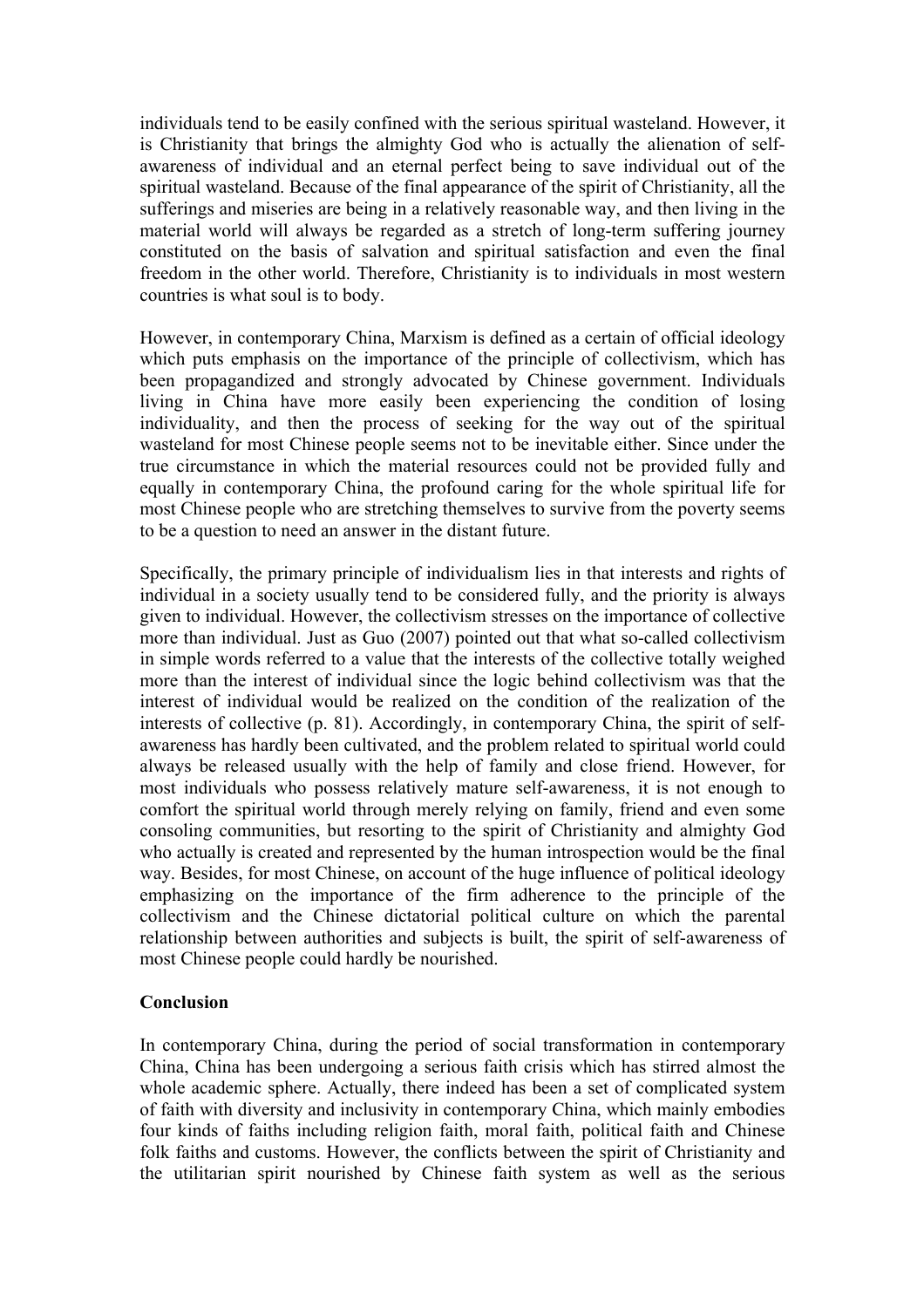contradiction between two different political cultures and ideologies weaken the influence of Christianity on Chinese society. Additionally, the serious problem of the spiritual wasteland mainly resulted from the immature spirit of self-awareness of Chinese people seems not to be solved completely with the only assistance from Christianity.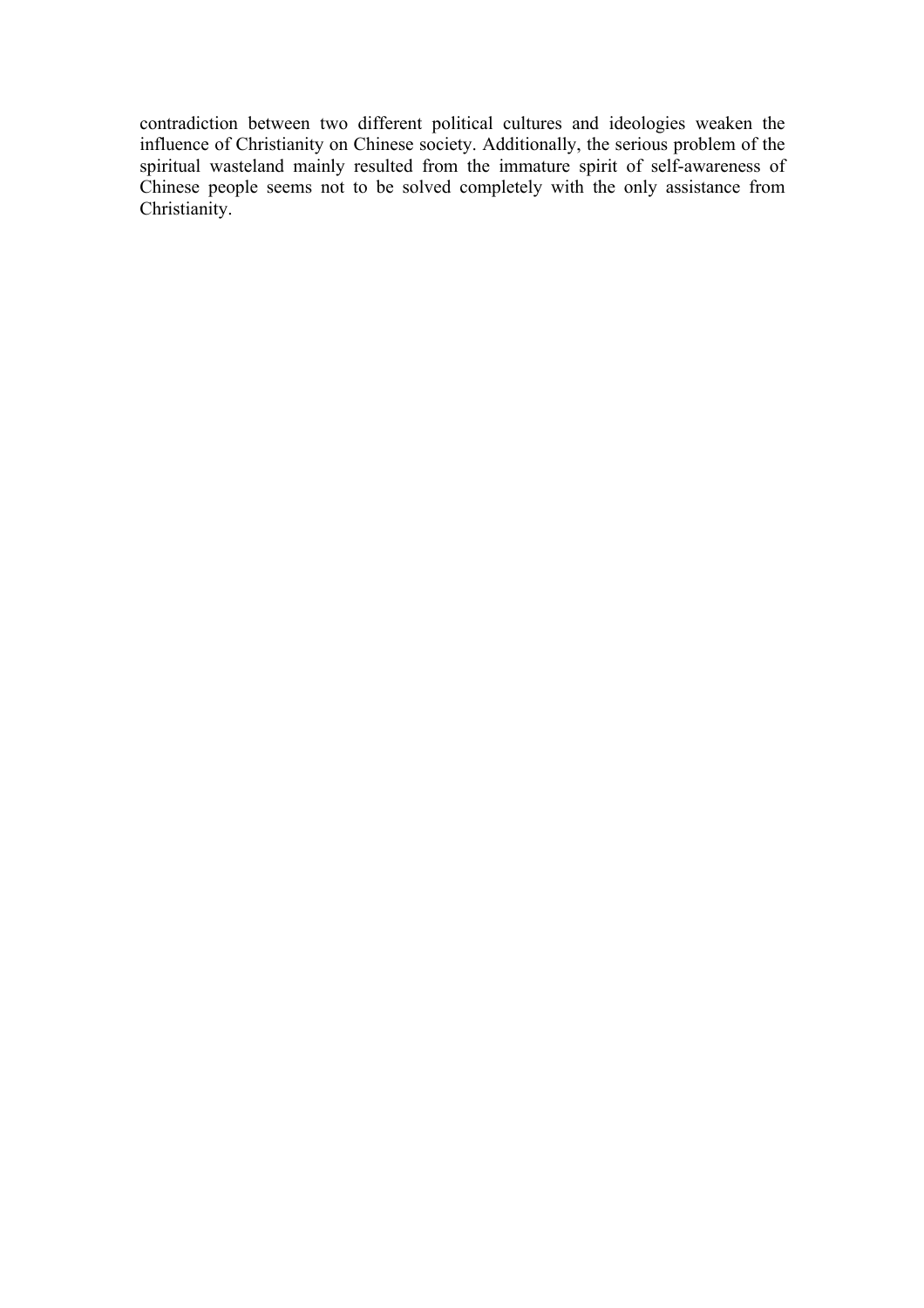#### **References**

Dai, M. T. (2008). Proceeding from Lixiang, Xinnian, Xinyang Yu Jiazhiguan--- Quanguo Lixiang Xinnian Yu Jiazhiguan Xueshu Tantaohui(Ideal, Faith, Values--- Nationwide Academic Seminar on Ideal, Faith and Values): *Lun Xinyang De Benzhi(On the Nature of Faith).* Xi'an, Shanxi, China.

Deng, X. M. (2007). Zhongxi xinyangguan zhi bian(The differentiation between western concept of faith and Chinese concept of faith). *Dongnan Xueshu(Southeast Academic Research),* 2, 22-26.

Feng, T. C. (2001). Lun xinyang de jige jiben wenti(On several basic problems about faith). *Zhongzhou Xuekan(Academic Journal of Zhongzhou),* 1, 52-57. Retrieved from http://epub.cnki.net/kns/brief/default\_result.aspx

Feng, T. C. (2006). Xinyang de benzhi yu jiazhi(The nature and value of faith). *Zhexue Yanjiu(Philosophy Research),* 8, 110-114.

Guo, J. X. (2007). Jiti zhuyi yu geren zhuyi---Zhongmei butong wenhua beijing xia jiazhi guannian de chayi jiqi wenhua genyuan(Collectivism and individualism--- Diffferent ethical values in Chinese and American cultures as well as their cultural origin). *Xiaogan Xueyuan Xuebao(Journal of Xiaogan University),* 6, 81-84.

Jiang, T. (1999). Fojiao yu jidujiao zai zhongguo chuanbo zhi bijiao(The comparison of transmission between Buddhism and Christianity). *Xian Jiaoyu Xueyuan Xuebao(Journal of Xi'an College of Education),* 1, 45-50.

Lu, Y., & Li, W. (2003). Dangdai zhongguo minzhong xinyang zhuangkuang de shehui xinli yanjiu(A psychological research on the situation of faith of Chinese people in contemporary China). *Tianjin Shifan Daxue Xuebao(Journal of Tianjin Normal University),* 1, 69-73.

Luo, W. H. (1994). Zhongguo de minjian xinyang tantao(On the discussion of the Chinese folk faith). *Shehui Kexue(Social Science),* 8, 55-58.

Luo, Y. G. (2005). Dui fojiao, jidujiao, ji yisilanjiao zai zhongguo chuanbo jiqi bentuhua de sikao(The reflection on the transmission and process of localization of Buddhism, Christianity and Islam in China). *Sichuan Daxue Xuebao(Journal of Sichuan University),* 6, 78-81.

Overmyer, D. L. (1986). *Religious of China: The world as a living system.* New York, NY: Harper & Row.

Shen, S. F. (2009). Lun xinyang de benzhi---Jianbo zhongguoren meiyou xinyang lun(On the nature of faith---Refuting the theory of that Chinese people have no faith). *Dong Yue Lun Cong(Dong Yue Tribune),* 30(3), 35-42.

Shi, G. (2009). Dui fojiao yu jidujiao zai zhongguo butong lishijiyu de fansi(The reflection on the different historical situation between Buddhism and Christianity in